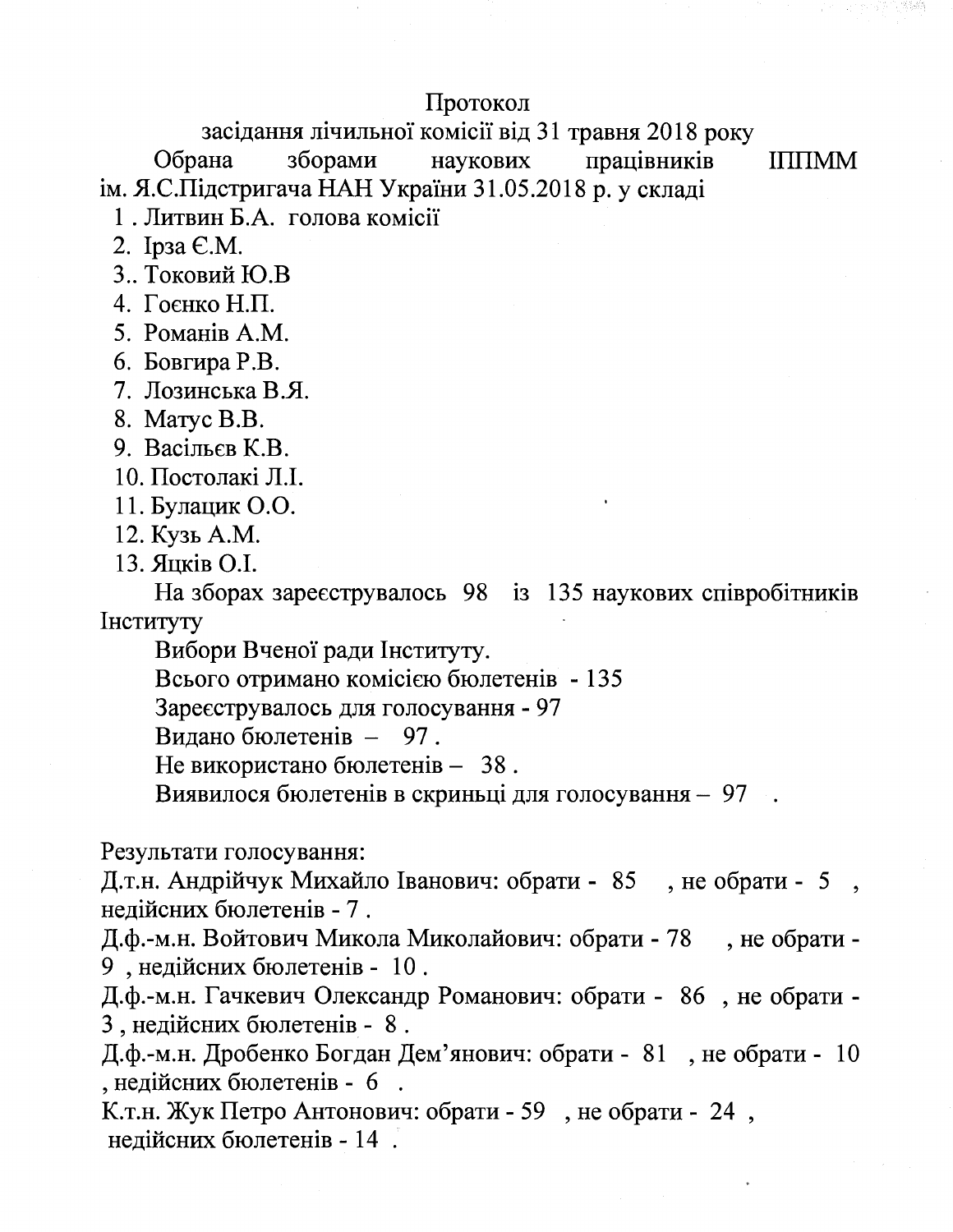Д.ф.-м.н. Кунець Ярослав Іванович: обрати - 87, не обрати - 2, нелійсних бюлетенів - 8.

Д.ф.-м.н. Марчук Михайло Володимирович: обрати - 86, не обрати -3, недійсних бюлетенів - 8.

К.ф.-м.н. Міщенко Віктор Олександрович: обрати - 79, не обрати -9, недійсних бюлетенів - 9.

Д.ф.-м.н. Николишин Мирон Михайлович: обрати - 72, не обрати -16, недійсних бюлетенів - 9.

Д.ф.-м.н. Петричкович Василь Михайлович: обрати - 80, не обрати -7 , недійсних бюлетенів - 10.

Д.ф.-м.н. Пляцко Роман Михайлович: обрати - 82, не обрати - 4, недійсних бюлетенів - 11.

Д.ф.-м.н. Попович Дмитро Іванович: обрати - 87, не обрати - 1, недійсних бюлетенів - 9.

Д.т.н. П'янило Ярослав Данилович: обрати - 88, не обрати - 0, нелійсних бюлетенів - 9.

К.ф.-м.н. Середницька Христина Ігорівна: обрати - 63, не обрати -24, недійсних бюлетенів - 10.

К.ф.-м.н. Симотюк Михайло Михайлович: обрати - 83, не обрати - 6 , недійсних бюлетенів - 8.

Д.ф.-м.н. Терлецький Ростислав Федорович: обрати - 67, не обрати -21. недійсних бюлетенів - 9.

Д.ф.-м.н. Чекурін Василь Феодосійович: обрати - 90, не обрати - 1 , недійсних бюлетенів - 6

К.ф.-м.н. Чернега Ірина Володимирівна: обрати - 85, не обрати - 5, недійсних бюлетенів - 7.

К.т.н. Шопа Василь Михайлович: обрати - 73, не обрати - 13, недійсних бюлетенів 11.

Д.ф.-м.н. Щедрик Володимир Пантелеймонович: обрати - 83, не обрати - 8, недійсних бюлетенів - 6.

Д.ф.-м.н. Яджак Михайло Степанович: обрати - 79, не обрати - 11 , недійсних бюлетенів - 7.

Таким чином необхідну кількість голосів для обрання до складу Вченої Ради Інституту (2/3 від тих, хто проголосували) набрали:

Д.т.н. Андрійчук Михайло Іванович:

Д.ф.-м.н. Войтович Микола Миколайович:

Д.ф.-м.н. Гачкевич Олександр Романович:.

Д.ф.-м.н. Дробенко Богдан Дем'янович: